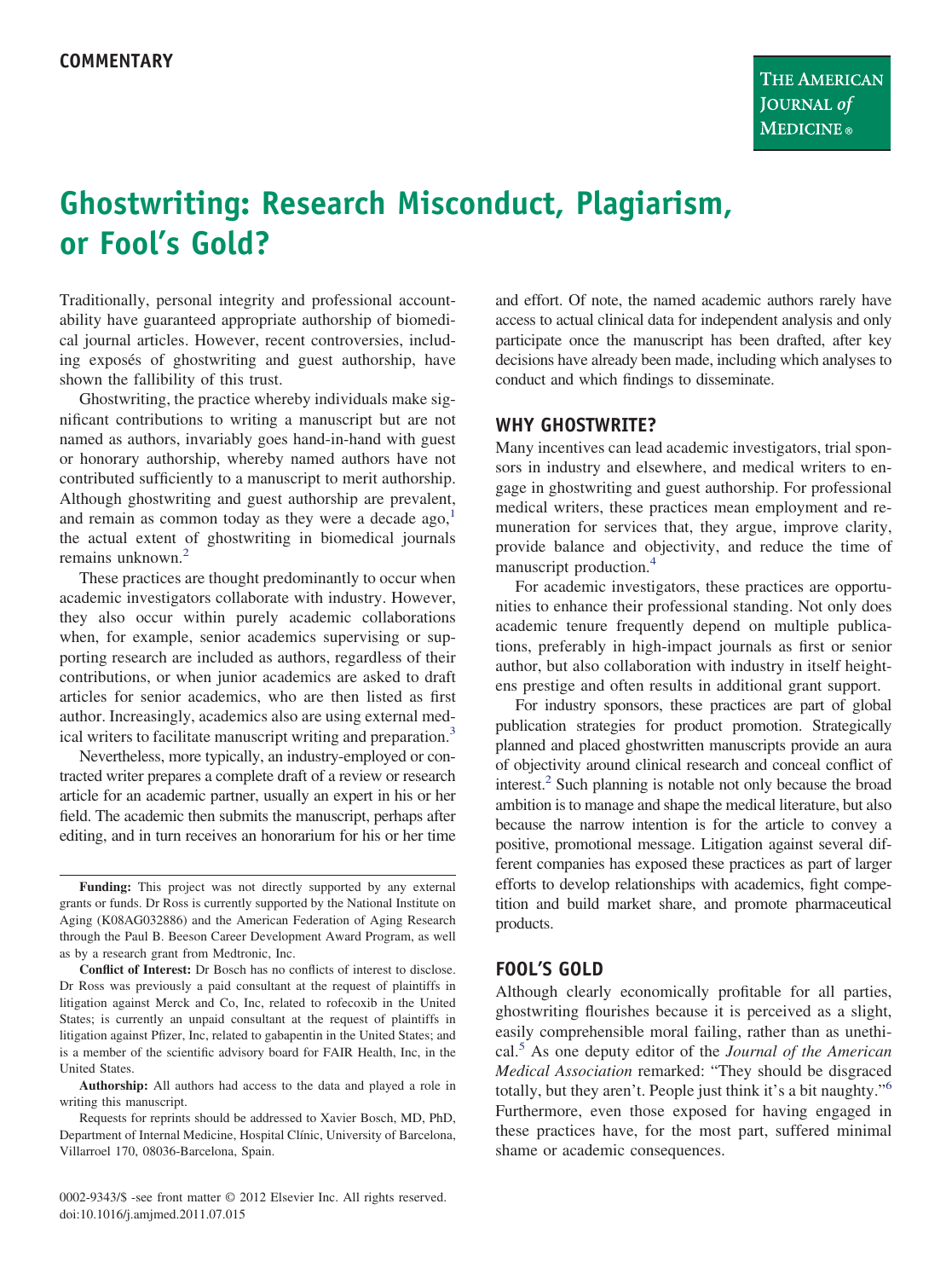In this culture, ghostwriting and guest authorship are fool's gold, an unspoken permission to fatten curricula with redundant reviews and, predominantly, lower-impact clinical research studies. However, patients and physicians suffer from these practices, as the clinical research process and authorship integrity are devalued in an attempt to promote products. Even worse, the evidence-base for the practice medicine is distorted through the selective reporting of results<sup>2,7</sup> and disease mongering<sup>8</sup> that often accompany ghostwritten articles.

### **PLAGIARISM**

Fool's gold has a price, and in this case, occasionally those engaged in ghostwriting and guest authorship have been accused of plagiarism, a serious accusation. The Office of Research Integrity (ORI) considers plagiarism to include both the theft or misappropriation of intellectual property and the substantial, unattributed, textual copying of another's work, which materially misleads ordinary readers regarding author contributions.

Guest authorship approximates plagiarism because an individual's naming implies credit for work done by others, but is the same true for ghostwriting? Both keep hidden the name of the actual author. However, a plagiarist copies text without consent, whereas a ghostwriter intentionally and willingly creates text for attribution to others. As such, ghostwriters appear not to be engaged in plagiarism.

#### **RESEARCH MISCONDUCT**

Although plagiarism is classified unreservedly as research misconduct by the ORI, what should we make of ghostwriting and guest authorship? Ghostwriting meets neither the strict definition of plagiarism nor the current definitions of fabrication and falsification. Fabrication is limited to "making up data or results and recording or reporting them," and falsification is limited to "manipulating research materials, equipment, or processes, or changing or omitting data or results such that the research is not accurately represented in the research record." The ORI further broadens these definitions to include fabrication or falsification of credentials, but limits the scope to degrees and positions, rather than to naming of authors and authorship contributions.<sup>[9](#page-2-4)</sup>

Although both ghostwriting and guest authorship clearly perpetuate a fraud on an unsuspecting public and profession, ghostwriting currently seems to lie outside ORI jurisdiction, despite recent condemnation by the director of the National Institutes of Health after discovering ghostwriting among National Institutes of Health grantees.<sup>1</sup>

#### **CLEANING OUT THE ATTIC**

Ghostwriting and guest authorship are acts of research misconduct and deserve such widespread indignation because they entail maintaining secrecy, falsifying credentials, and fabricating the attribution of writing to another, representing an intentional and significant departure from accepted practices within the research community. The ORI should further broaden its definition of fabrication and falsification of credentials, and thus of research misconduct, to explicitly include ghostwriting and guest authorship. This action would signal a change of professional culture that investigators would increasingly abide by as the norm. In addition, the ORI actions against individuals, and their affiliated institutions, have significant potential to effect change. Conviction can lead to exclusion from receiving federal funds through grants and contracts, prohibition from serving on Public Health Service advisory and peer-review committees, imposition of supervision by the institution, and requirements for retraction of published articles. Furthermore, both the individual and the institution face a more severe loss to their reputation when an inquiry or charge of misconduct is made by the ORI, larger than any that would be expected from a similar charge made by a journal editor. The challenge remains that for the ORI, any allegation must be proven by a preponderance of evidence, and evidence of ghostwriting and guest authorship is deliberately hidden, suggesting large investments of time and effort to establish cases against investigators.

Furthermore, because the ORI rules were created to protect Federal research dollars, and industry-employed researchers are the least likely to come under the ORI's auspices, additional strategies also are needed. For instance, non-federal research institutions, including industry, should strongly enforce policies for research and employee misconduct that emulate the ORI's. In addition, the National Institutes of Health and academic centers could similarly announce the seriousness with which they intend to examine future allegations and the ramifications of convictions. The profession, our institutions, and medical journal editors must remain increasingly vigilant, enforcing the highest ethical standards to protect the integrity of clinical research, improve care for patients, and restore trust in the medical profession.

Xavier Bosch, MD, PhD<sup>a</sup> Joseph S. Ross, MD, MHS<sup>b</sup> *a Department of Internal Medicine Hospital Clinic University of Barcelona, Institut d'Investigacions Biomèdiques August Pi i Sunyer Barcelona, Spain <sup>b</sup> Section of General Internal Medicine Department of Medicine Yale University School of Medicine and Center for Outcomes Research and Evaluation Yale-New Haven Hospital New Haven, Conn E-mail address: [xavbosch@clinic.ub.es](mailto:xavbosch@clinic.ub.es)*

### <span id="page-1-0"></span>**References**

- 1. Wislar J, Flanagin A, Fontanarosa PB, DeAngelis CD. Prevalence of Honorary and Ghost Authorship in 6 General Medical Journals. Sixth International Congress on Peer Review and Biomedical Publication. September 10-12, 2009. Vancouver, British Columbia, Canada.
- <span id="page-1-2"></span><span id="page-1-1"></span>2. Sismondo S. Ghosts in the machine: publication planning in the medical sciences. *Soc Stud Sci*. 2009;39:171-198.
- 3. Korieth K. Demand for medical writing continues to rise. *The Centerwatch Monthly 2008*. Vol. 15. Issue 12. Available at: [www.amwa.](http://www.amwa.org/default/prof.devo/centerwatch.reprint.2009.pdf) [org/default/prof.devo/centerwatch.reprint.2009.pdf.](http://www.amwa.org/default/prof.devo/centerwatch.reprint.2009.pdf) Accessed July 12, 2011.